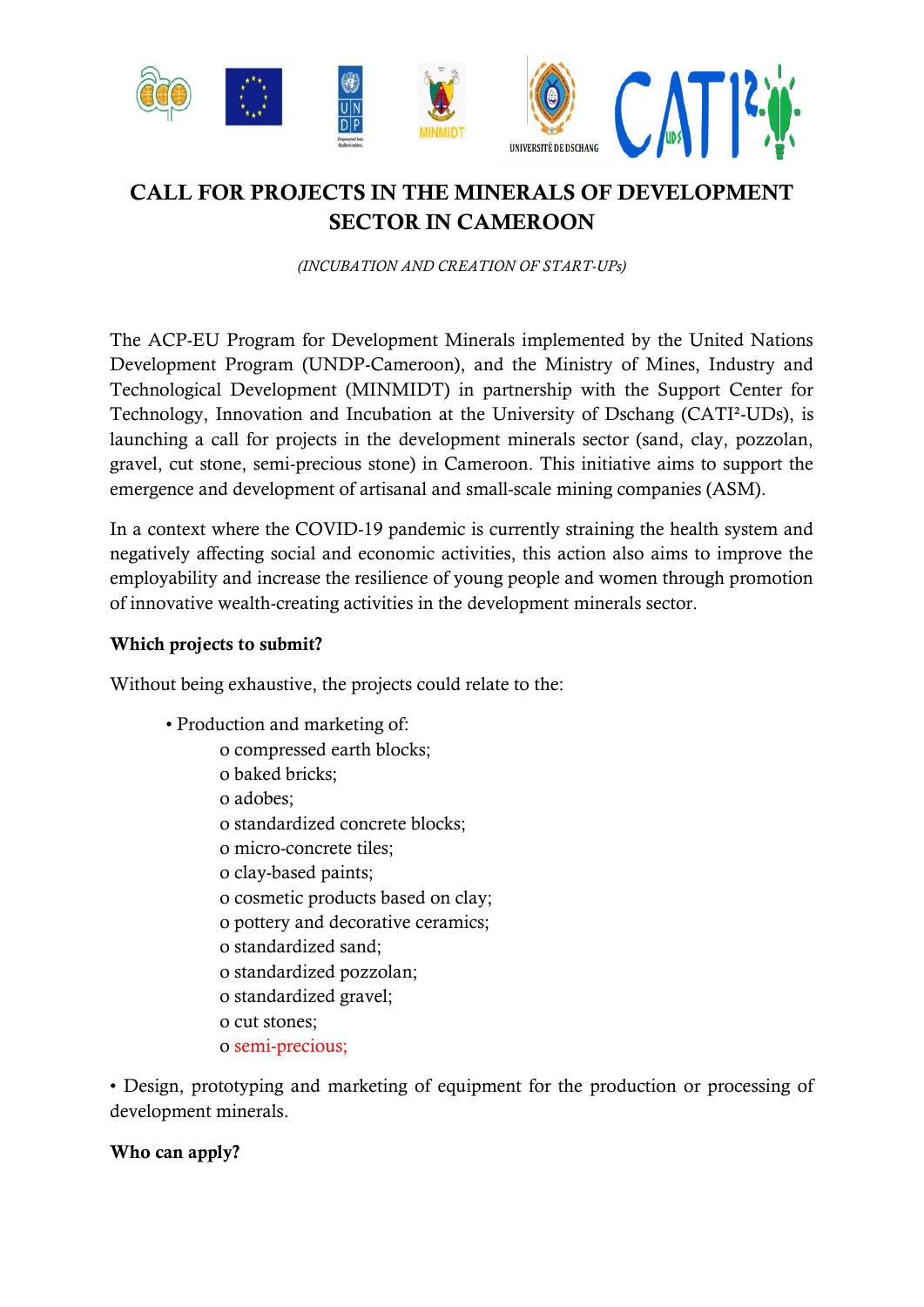

- Young Cameroonians aged 15 to 35;
- Artisanal and small-scale mining cooperatives / enterprises;
- Organized community groups;
- Decentralized local authorities.

# **NB: Female applicants are strongly encouraged**

#### **What are the criteria for evaluating projects?**

- Collaborative nature of the project (bringing together at least 2 people and / or partnerships with civil society or decentralized local authorities);

- Taking into account the gender aspect;

- Market approach (relatively quick return on investment, development of new markets, prospects for growth in turnover and job creation, etc.);

- Personal contribution.

## **What are the advantages of applying?**

Thanks to the technical and financial support of the ACP-EU Program for Development Minerals implemented by the United Nations Development Program (UNDP-Cameroon), the successful project leaders will benefit from:

- Support from CATI²-UDs in the maturation of their projects, strengthening of technical capacities, effective creation of Start-Ups;

- Visibility through networking with development partners, public institutions and SME networks;

- Seed funds for the launch of their Start-Up.

## **How to apply?**

To apply:

- Download the application form and follow the instructions on the link (UNDP) or (UDs);

- Complete and submit the physical version in a sealed envelope with the following title **"CALL FOR PROJECTS IN THE MINERALS OF DEVELOPMENT IN CAMEROON**" at one of the following two addresses:

o UNDP-Cameroon in Yaoundé (B.P 836 N°1232 Immeuble Mellopolis)